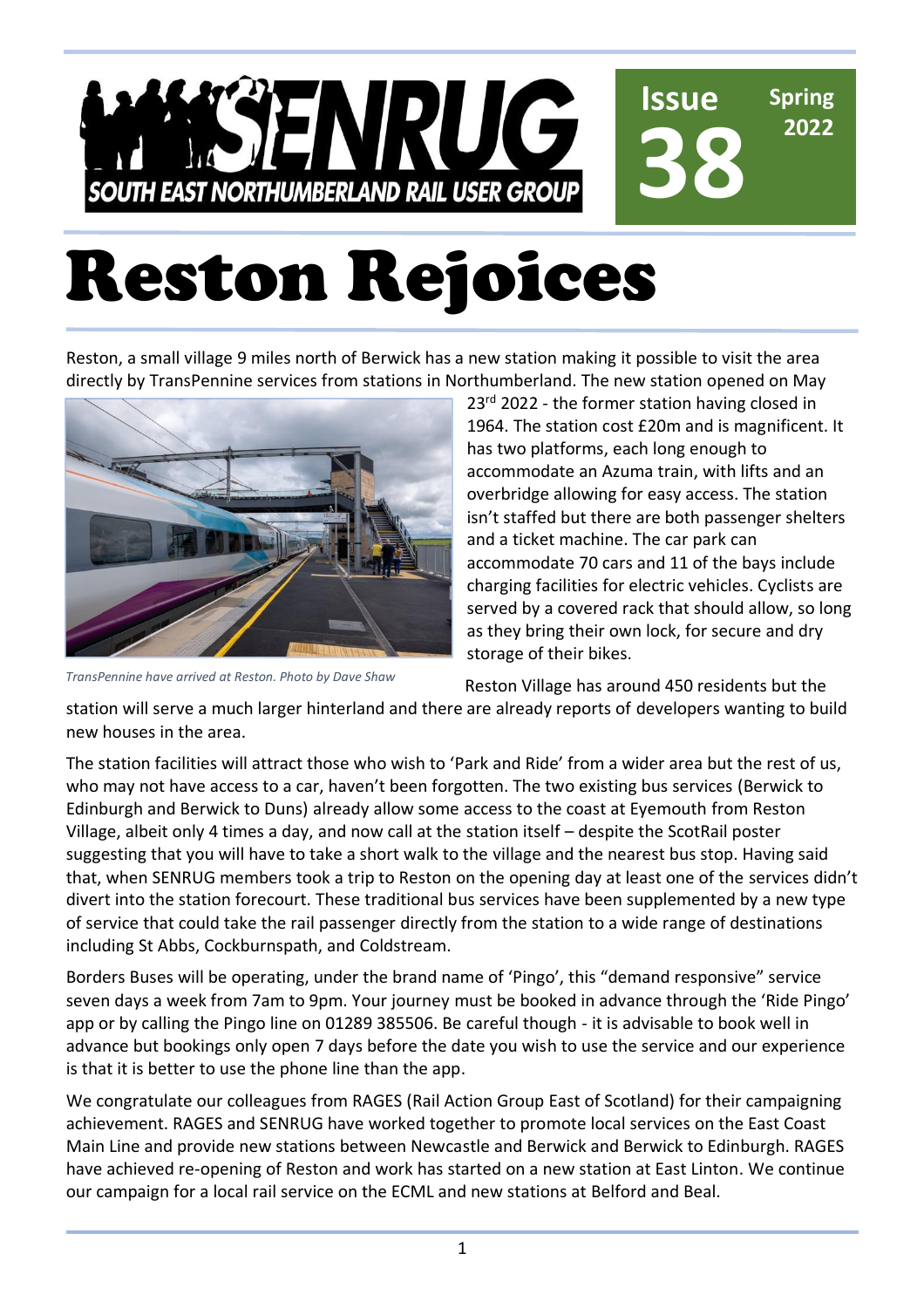### The Northumberland Line – an update.

Despite no formal final funding announcement at the time of going to press, construction work to upgrade the line to passenger standards is proceeding. The estimated total project cost is now £166m, but some of this will be recouped through Land Value Capture.

The 22.9-mile route runs between Newcastle and Ashington with intermediate stations at Northumberland Park (Metro connection), Seaton Delaval, Newsham, Bebside, and Bedlington. Services will start in early 2024 with trains running every 30 minutes from early morning until late evening. Fares will be integrated into the Metro zonal ticketing system.

Initial land clearance work is already underway as is track replacement. Planning permission for the new stations has already been obtained.

SENRUG are still campaigning to extend the line from Ashington to Newbiggin, develop a Morpeth to Bedlington service via a new station at Choppington, open a new Metro route from Blyth Town Centre to the Airport via Northumberland Park with a new station at Benton East to provide an interchange with local services on the East Coast Main Line, build a new station at Seghill, and re-open the former freight line from Ashington to Butterwell with a new junction at Butterwell to allow services to run to and from the north of Northumberland.

### Morpeth Subway CIS

When Matt Croasdale started his new job as Stakeholder Relations Manager at Northern we



were quick to point out that the CIS screen in Morpeth's subway had been faulty for approaching two years! Matt took it on as a personal challenge to get this fixed. It wasn't as easy as it looked. However, after a few months of hard

work, Matt invited Dennis to meet him at Morpeth and demonstrated the CIS screen working once again. Thanks Matt, very much appreciated.

#### Land Value Capture: what is it and why does it matter?

Government investing in a new road or railway will always increase land values in the immediate area. In the past landowners have been the main beneficiaries of this increased value of their land. Land Value Capture is a way of ensuring that some of that benefit comes back into the public purse with money from what are known as "Contribution Agreements" used to part fund the new road or railway. A contribution agreement simply means that if land increases in value because of public investment, and is then developed, the developer agrees to return some of the increased land value to the public purse. The sums involved can be substantial. E-Rail, a consultancy firm who have been involved in developing the plans for the Northumberland Line, say that the contribution agreements they have negotiated with landowners along the route of the line will generate up to 30% of the cost of re-opening the line. So why should landowners be interested in sharing the increased value of their land? The justification is simple. If the scheme is agreed it makes it more likely that Government will agree to fund the initial investment – without which the land might not increase in value. The initial funding comes from the public sector but a share of the increased value resulting from a development comes back to the public sector and so lowers the long-term burden on the taxpayer. E-Rail say that this approach is a "win-win for everyone and helps to create new sources of investment for infrastructure in the UK" Developments are already accompanied by what is known as a Section 106 agreement, where the developer agrees to pay for something that is of particular benefit to the local community. Examples have included new roads or community buildings. Contribution agreements don't stop the local communities

contribution. It is going to be interesting to see how this new source of funding works in practice.

from benefiting in this way – but the total paid by the developer can't exceed their agreed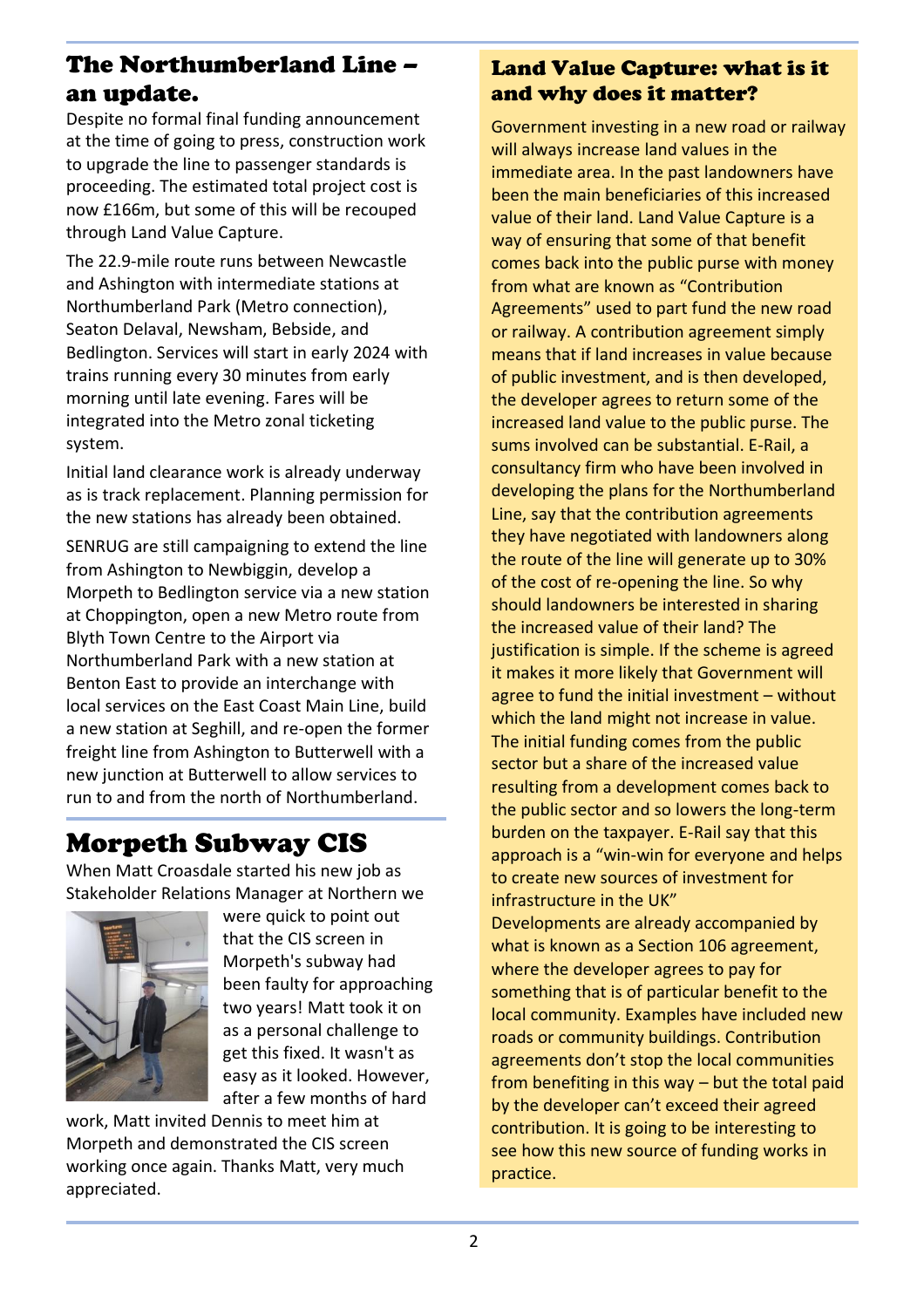# The Station Builders



Morgan Sindall Infrastructure has been awarded the contract to construct the six new stations and bridges for the Northumberland Line. Recently appointed to advise the company on Community Engagement is

Reemer Bailey (pictured above). Reemer is well used to working with local communities and is also a committee member of SENRUG. One of her interests is the idea that all of us should be included in a project like this, as well as in the wider economy. Inclusion in the wider economy, she says, means access for us all to good quality education, employment, and community opportunities – opportunities that include train travel. Included in this philosophy is the idea that businesses need to give something back to the communities in which they operate. As a company Morgan Sindall is serious about adding value to local communities. Amongst other ways of showing this they have reached the Platinum standard for Investors in People and have clear policies that will take them towards net-zero emissions.

The team, Reemer tells us, are a group of extremely talented professionals who are very dedicated to doing the best job possible and are very switched on to the ideas of community engagement and social value.

So, what will this commitment to social value mean in practice? Morgan Sindall want to explore ways to create opportunities and support local people through local jobs and apprenticeships in a wide range of fields. They will offer targeted work placements and work experience for school and college students. In addition, there will be workshops with local schools focussing on STEM subjects, environmental issues and piloting the 'Innovation Flywheel' – a method which develops creative problem solving. Careers information sessions will be on offer as well as training in a range of Health, Safety and Wellbeing topics. Help will be on offer with projects encompassing heritage, arts, events, and wellbeing. Finally, providing a partnership can be agreed with local schools and colleges,

access could be offered to the Morgan Sindall online training academy.

The company wants to work in partnership with the community and has sustainability at the heart of what they do. They want to add value to what's already there, and what's already happening, wherever possible.

Local businesses will also benefit, with a 'local first' approach to the procurement of services and supplies. Mentoring and support will be on offer to Small and Medium Enterprises. Morgan Sindall will be working with their supply chain to support their development, with a particular emphasis on sustainability issues. Their Supply Chain Sustainability School will give access to thousands of training courses to help local businesses become more sustainable and can be accessed at [supplychainschool.co.uk](https://www.supplychainschool.co.uk/log-in/?redirect_url=https%3A%2F%2Flearn.supplychainschool.co.uk%2Flocal%2Ftlactionplans%2Fpriority_suppliers.php%3Fid%3D1287)

The Morgan Sindall team have already been in touch with local community centres and both Town and Parish Councils, and are looking into possible heritage projects and other opportunities that they might be able to be part of. Their aim is to leave, once the work is complete, a legacy that is sustainable and useful to the area. The team are finalising a set of frequently asked questions to make sure that people working on the sites will have the information they need when asked questions by members of the public. The Morgan Sindall team will be at local career fairs and working with all the people that have expressed an interest in being a Rail Champion. These Champions are volunteers who will play a key part in promoting the line, helping passengers, and doing other activities for the benefit of the areas near the stations.

You can keep up to date about project progress and feedback opportunities via the on the [project page](https://www.northumberland.gov.uk/Highways/Transport-policy/northumberland-line.aspx) on the County Council website where you can also subscribe to the project newsletter. If you have any questions, please get in touch with the Council by phone on 0345 600 6400, or email at [rail@northumberland.gov.uk](mailto:rail@northumberland.gov.uk)

Community engagement enquiries can be sent to: [Reemer.bailey@morgansindall.com](mailto:Reemer.bailey@morgansindall.com)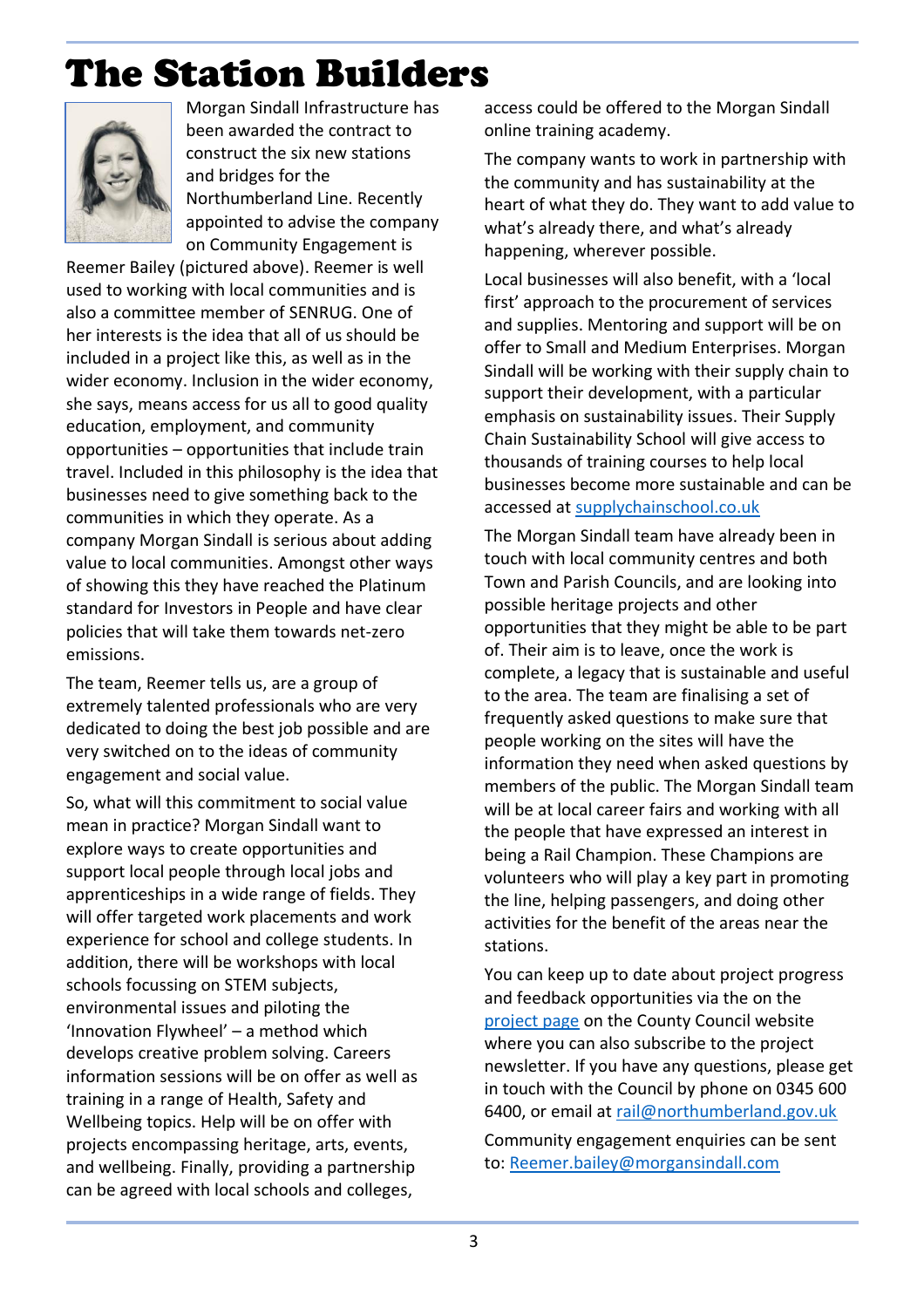# Planning the Future of Rail Services in Northumberland

Local Government plans matter, despite usually including the caveat that what is proposed will only happen if funding is available, and the consultation process prior to the final plan allows us to say what we want to see happening and ask that the plans be changed.

Public Transport planning for the whole of the North East is the responsibility of the North East Joint Transport Committee (NEJTC) - a grouping of councillors from Northumberland, Tyne and Wear, and County Durham. This committee should be able to plan the whole of our rail system, including the Metro, as one network and then integrate it with bus services. The North East Transport Plan, a plan that would have achieved these aims, was agreed in March 2021 but that isn't the end of the story. The next step was to flesh out the detail in the plan through both a Bus Services Improvement Plan and a North East Rail and Metro Strategy. The SENRUG response to the draft North East Rail and Metro strategy is available on our [website.](https://www.senrug.co.uk/blog/wp-content/uploads/2022/04/22-04-10-SENRUG-Response-to-NE-Rail-and-Metro-Strategy-Consultation.pdf) The final strategy will be agreed at the June meeting of the NEJTC and will be published on the Transport North East website.

The draft strategy and associated plans covered two time periods. Up to 2029 and then from 2029 to 2035. During the first period the plan we should see the Northumberland Line opened, a local service between Newcastle and Berwick, together with earlier and later local rail services that match working patterns and leisure needs**.** There will be more Community Stations as well as the regeneration of some stations as community hubs. A new station will open at Belford.

Information facilities should improve and it will be easier to access accurate public transport information – information that will be in 'real time'. Cycling and walking routes to stations will be improved and there will be new Park and Ride facilities. A "single smart multimodal transport payment system" is proposed to cover Metro, buses, and rail services. Diesel multiple units should be replaced by electric trains using both OHL and battery power and, in some

places, by hydrogen powered units. There will be small-scale schemes aimed at improving local rail reliability.

Between 2029 – 2035 a link from the ECML to the Airport is proposed together with some unspecified extensions to the Northumberland Line. Improvements are planned for Cramlington Station to allow for more frequent services and better station facilities.

SENRUG has spent some time looking at the whole plan, particularly the parts relating to Northumberland. Our response re-iterates our own "Rail Vision for Northumberland", namely that the Northumberland Line should be extended to Woodhorn and Newbiggin-by-the-Sea, the Carlisle to Morpeth service should be extended to Choppington and Bedlington, and that there should be a new rail link from Blyth Town Centre to Newsham, continuing via Northumberland Park and the existing Metro tracks to Airport. We don't see the point of a new heavy rail link from Newcastle to the Airport, but instead propose a new interchange station at Benton East, allowing passengers to change from local and regional services on the East Coast Main Line from either north or south onto Metro services to the Airport. We also want to see Cramlington station relocated to a position adjacent to Cramlington Retail Park and Manor Walks Shopping Centre. We want to see a new link from Ashington, via the existing, private mineral line to the East Coast Main Line at Butterwell Junction for both freight and passenger services. Finally, our response calls for much better integration with the bus network, covering fares, routes, and timetables with buses actually calling at all stations.

#### **SENRUG Public Meeting. Tuesday 5th July. Morpeth Town Hall at 19:30.**

Tom Dickson, Tom Thorburn, and Barrie Forrest from Rail Action Group East of Scotland will tell us about the Campaign for Reston and the other work they are doing to improve services in South East Scotland.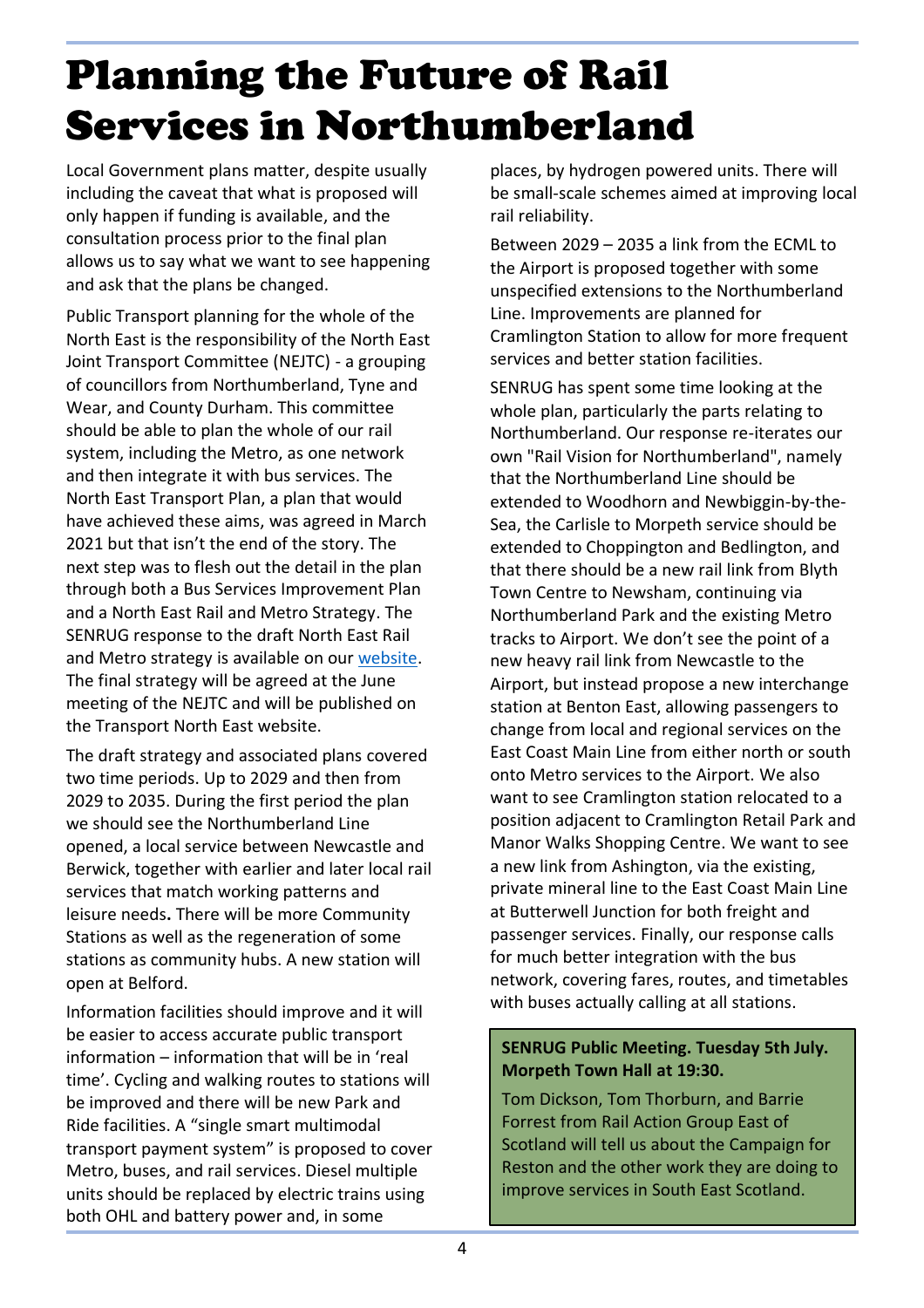

*The East Coast Mainline needs to find space for intercity services, local services, and freight. Photos by Dave Shaw*

Bus integration will, almost certainly, be dependent on the recently developed Bus Services Improvement plan. The total cost of implementing the plan over Northumberland, Tyne and Wear, and County Durham was estimated at £804m but the recent government grant for this purpose was limited to £163m. How this sum is to be spent is still to be decided.

There are parts of the transport network that cannot be locally controlled, including the East Coast Mainline with its many long-distance services. SENRUG has argued for a timetable for these services that includes calls at local stations, so adding to the number of destinations that can be reached without the need to change trains at Newcastle. We've achieved many of our aims but a proposed new timetable for May 2022 would have rolled back the clock in many respects. This timetable would have increased the number of LNER services running through the region but reduced the number of local stops in the interests of speeding up the London to Edinburgh service. We would also have lost one of the TransPennine Express services that connect us to Yorkshire and the North West of England. The direct link from Morpeth to Hexham and Carlisle would have been cut with a return to the old system where we'd have to change trains in Newcastle – with no guarantee of a convenient connection being available.

The proposals would have affected the whole region and so SENRUG sat down with other rail user groups (RUGs) to submit a single unified response to the timetable proposals.

The consensus reached by the RUGs was that the existing pattern of services should be

maintained whilst the infrastructure was developed to allow an increase in the number of trains on the network. It is important that Government don't just concentrate on the London to Edinburgh service but recognise the need to improve local and regional services as well as links to other parts of the UK. The full response is available on the [SENRUG](https://www.senrug.co.uk/blog/wp-content/uploads/2021/07/ECML-Draft-May-2022-Timetable-Final-Response.pdf) website.

All the RUGs acknowledge the value of having one LNER train each hour to operate between London and Edinburgh in the fastest possible time, and so only stopping at York and Newcastle, but say the second LNER service each hour should then serve Darlington, Durham, and Newcastle together with two of Morpeth, Alnmouth, and Berwick in an alternating pattern so that Morpeth retains some off-peak LNER services. As for the proposal to run a third LNER service this should not happen until there is sufficient capacity on the line to do so without impacting on current services or taking up the paths required for a new Northumberland local service. This new local service, operated by electrical multiple units, should serve all stations between Newcastle and Berwick. Along with the current service to Morpeth, we would then have a 2 trains per hour service between Cramlington and Newcastle. Additionally, one of the TransPennine services that now terminate in Newcastle should be extended to Edinburgh providing an hourly service linking Morpeth, Alnmouth, and Berwick with some of these services calling at Cramlington. Local services that run through Newcastle should continue to run as through trains and not require a change of trains at Newcastle.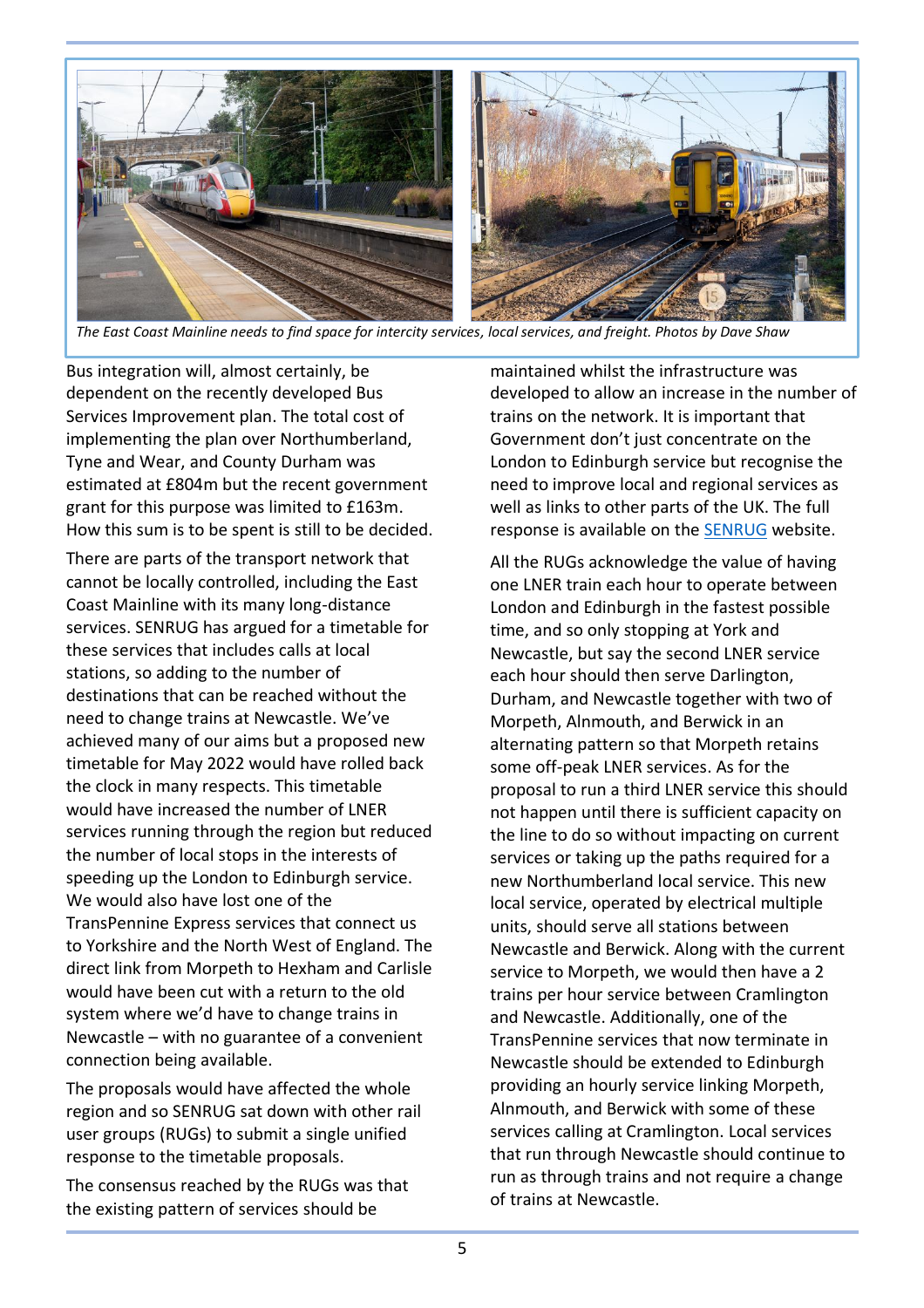# Cramlington Rail Services

When Cramlington Station was opened in 1847 the world was very different. From the station we would have had a clear view over the fields to Cramlington Village. We don't know what the timetable was but we can be reasonably sure that not many services stopped at the new station. But times have changed and Cramlington is now the largest town in Northumberland. Many of the green fields are in the past, replaced by a large shopping centre and an emergency hospital that serves all of Northumberland. But the rail service hasn't kept up with the times. Cramlington used to have an hourly service, with evening and Sunday services only introduced a few years back.



Whilst an earlier morning TransPennine Express service has recently been introduced leaving the station at 07:03, Covid saw Northern's services being cut back. We had hoped to see the May 2022 timetable at least restoring services to the pre-Covid hourly level; however, this hasn't happened and there remains a couple of 2-hour gaps throughout the day. There are further suggestions that, instead of allowing travel through to the MetroCentre and Carlisle, the service might soon terminate at Newcastle with 'connections' to the Tyne Valley only available by changing trains. *The Morning Rush at Cramlington. Photo by Gordon Summers*

It isn't just the lack of services that are the problem. Buses don't serve the turning circle at the Station, leaving a walk to the main road to

catch a bus on to your final destination. Walking or cycling to the station, now called 'active travel', isn't easy either given the poor state of footpaths and cycle paths

But it isn't all bad news. There are proposals to make some improvements to the existing station that would include a lift to improve access and make it easier to move from platform to platform. Whilst SENRUG welcomes any station improvements we say that it would be better to build a new station some 200 metres to the south that would offer easy step free, road free access to Manor Walks as well as allowing for better integration with bus services.

Once the Northumberland Line opens it will make rail services more accessible to the residents of South East Cramlington but much more needs to happen. SENRUG want to see a half hourly service with a new local service between Newcastle and Berwick being added to the current Tyne Valley - Morpeth service. A regular service that stops at all stations on the ECML in Northumberland would open up many new employment opportunities for local people. It will also make it easier for folk who don't live in Cramlington to shop at Manor Walks, visit patients at the hospital whose catchment area covers most of Northumberland, or attend the outpatient's clinic in the shopping centre. We'd also like to see the service that currently terminates at Morpeth extended to Bedlington on the new Northumberland line and the proposed local Newcastle – Berwick stopping service extended to a new Station at Team Valley.

Cramlington should become a stop on all the TransPennine Services between Newcastle and Edinburgh. It also needs a timetable that allows access to jobs that don't fit into a  $9 - 5$  day and permits access to leisure facilities in Newcastle.

Bus services need to be better co-ordinated with the railway timetable and Cramlington should be added, as is already being proposed for stations on the Northumberland Line, to the Metro Zonal Fare system to make fares more reasonable and allow for easy transfer to Metro services at Manors or Newcastle Central.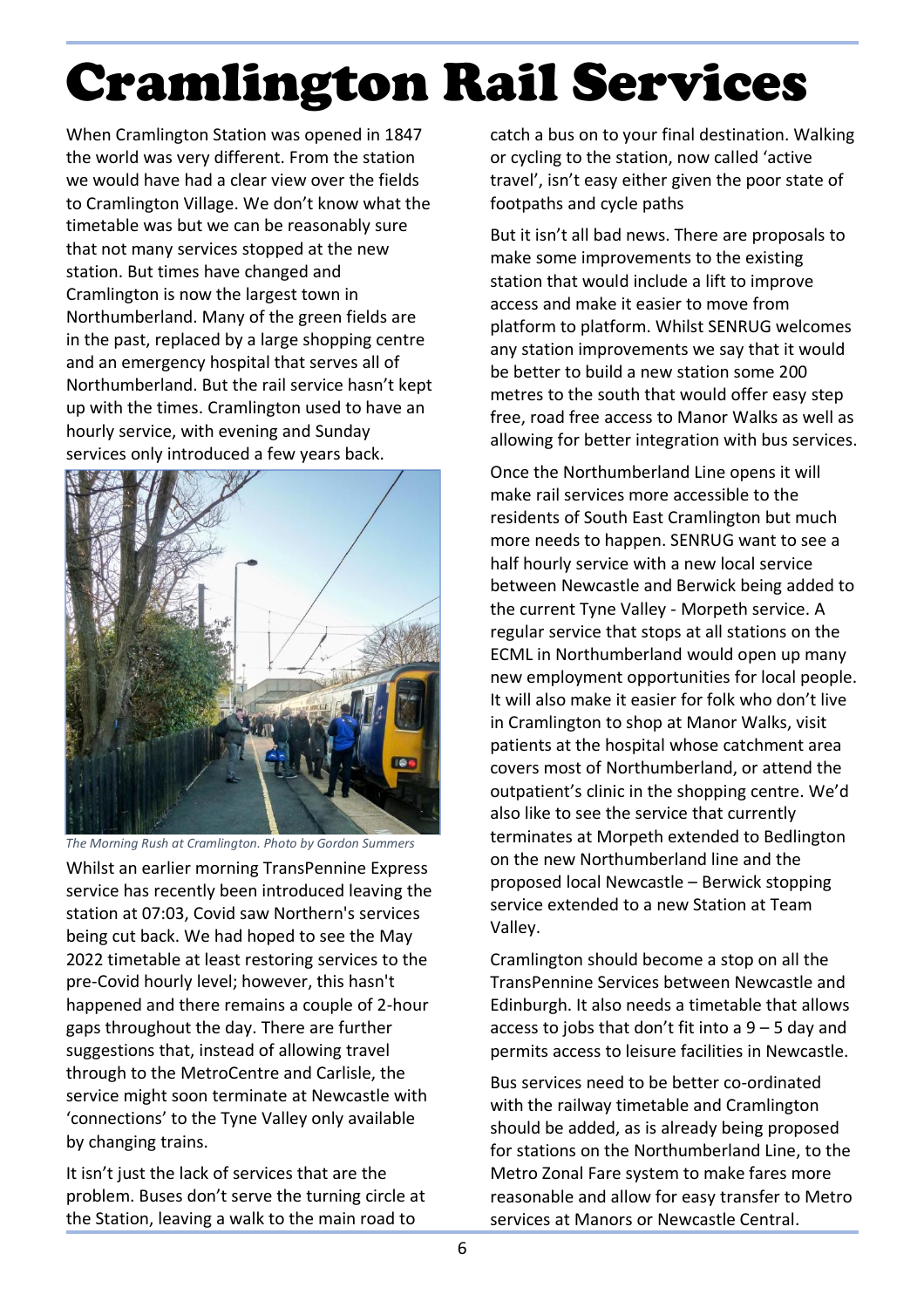## Another New Railway Line in the Borders?

The SENRUG Newsletter for Summer 2021 (Issue 36) Included an article by David McClymont,



*Melrose Station - still standing despite the road having encroached on the trackbed. Maybe one day we will be able to get a train directly from the ECML to visit the beauty of Melrose Abbey again. Photo by Dave Shaw*

advocating the re-opening of the Tweed Valley route between St. Boswells and Tweedmouth.

The Northumberland Gazette has recently reported that the Tweed Valley Railway Campaign have received a Scottish Borders Council Community Grant of £2,500 and are looking to get interested members of the public involved. The Campaign is quoted as saying that "Rather than simply looking to reinstate the old Victorian railway line, the Tweed Valley Railway Campaign seeks to explore the best creative options using  $21<sup>st</sup>$  century engineering technology to reconnect the ECML with the Borders Railway up the Tweed Valley". One of the first steps would be a develop a feasibility study that would also look at where to link with the ECML including the options of the current Berwick station, Tweedmouth, or "further south as somewhere like Belford". Support appears to be growing for the project with at least one Northumberland County Councillor being quoted as backing the campaign. The campaign website is up and running, anyone interested in becoming a member of the Tweed Valley Railway Campaign should make their interest known by emailing [info@tweedvalleyrailway.co.uk](mailto:info@tweedvalleyrailway.co.uk) or using the link from the website which is at <http://www.tweedvalleyrailway.co.uk/>

### Travel by Train – and then enjoy a great walk



Being given directions about the best way to walk to the next station is often bad news. It normally means that some sort of disruption has halted rail services, and that there is no replacement bus available. A new book "Border Station Walks"

brings us much better news. Brian Gould and Forbes Shepherd live beside the Borders Line [Edinburgh to Tweedbank] and their book gives us directions for 30 walks that explore the countryside and towns along the railway. Some of the walks take you from station to station, returning to your starting point by rail, whilst others allow you to enjoy a circular walk from Stow, Galashiels, or Tweedbank. The book is much more than a series of directions. It also offers a short history of the area and draws our attention to the many interesting historical

buildings and artefacts to which you will pass on each walk. But what of the walks and the directions? Each walk is graded with a good description of the type of terrain covered and has, from my own experience of completing 3 of their routes, an accurate estimate of the time you'll need to complete the walk. The directions are clear and are accompanied by an extract from the relevant Ordnance Survey map, but it might help to take the actual map with you and so get a better understanding of the surrounding countryside. The book also has many helpful photographs that should remind you to take camera and binoculars with you. "Border Station Walks" costs £7.99 plus p&p from either Amazon or from their own [online shop.](https://www.etsy.com/uk/listing/903769667/border-station-walks?click_key=17fceebf9971dad93804ca06be52876f7932f7d0%3A903769667&click_sum=8adb5cba&ref=shop_home_active_1)

Brian and Forbes are now working on a further book of walks from a selection of Midlothian Stations. Reading this book makes me realise that we need to look at producing similar publications for both the Northumberland Line and, once the local service is established, for the ECML in Northumberland and the Borders.